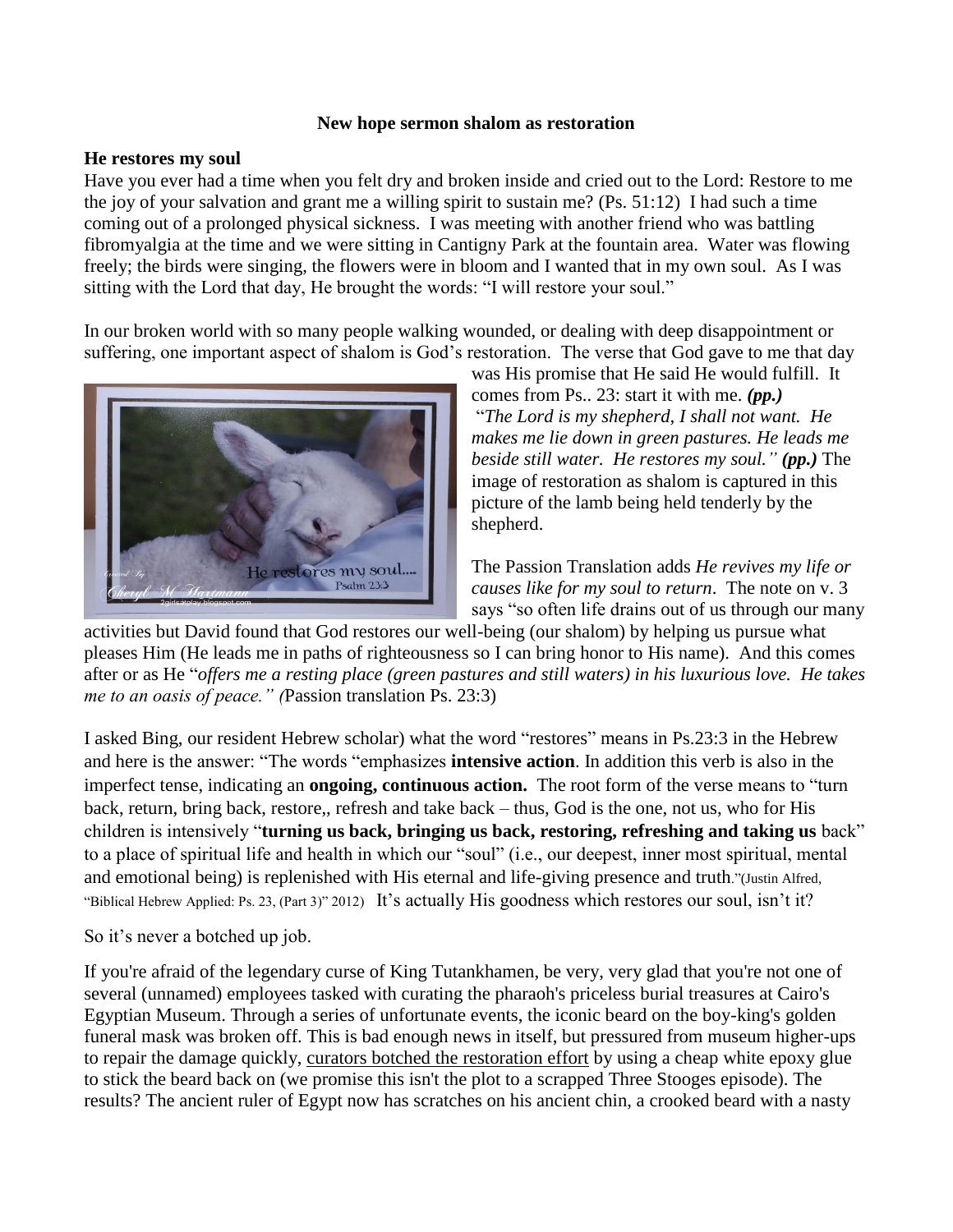looking gap, and white glue visible at the seam—not exactly in keeping with an utterly irreplaceable treasure. It does make for a good illustration though—aren't you glad that God's efforts to restore the whole world (and our lives) is undertaken with more care? Rather than sloppy jobs of restoration, God's work may take time. But he will always, miraculously leave things better than we found them. (Preaching Today, News that illustrates Sunday Feb. 1-8<sup>th</sup>.)

But allowing His goodness to shine through is the issue.

"The Sistine Chapel is one of the true jewels of world art. After spending four years painting it, Michelangelo finished his masterpiece in 1512, and the chapel went into daily use. In those days the only light source came from candles. As candles burned year after year, the soot began to rise to the ceiling, obscuring the paintings. After over 400 years of soot, grime, and dust collecting on the ceiling, the original art had to be restored. So a team of restorative artists worked on the Sistine Chapel from 1984-1999 until the monochrome colors were restored to their original beauty.

Prior to the restoration process, many in the art community thought that Michelangelo was a genius at composition. After all, how did he think to have Adam's hand stretching out, yearning to find the finger of God, which was already reaching out for him? But it was also widely-believed that Michelangelo's coloration was mediocre. It was too dark, monochromatic, and blah. And yet when they restored those frescoes to their original state, everyone could see the beautiful, fresh, and even springlike colors—pale pink, apple green, vivid yellow, and sky blue against a background of warm pearly grey. When the maker's true brilliance and goodness were revealed, people had to change their assumptions about Michelangelo. This is the power of restoration – as in this other example of two photographs – a before and an after view of this mischievous little girl.

## **Restoration in a broken life**

In the book *Finding Beautiful* I reviewed last week, the stories of 12 millennials were told – and each one demonstrated this restoring work of God – particularly as they were restored from the lies they believed that were destroying their self-confidence and peace and inner stability. Let me tell you one of those stories:

Amy was a young millennial who believed the lie that she had to be perfect so she could please everyone and never face the humiliation she experienced from an abusive, bullying  $4<sup>th</sup>$  grade teacher. His negative remarks led her into teenage anorexia, which in turn caused fights with her family and her sense of failure that she 'wasn't the perfect daughter anymore'' (pp. 95-96).

Perfectionism wrecks and poisons hearts, but grace can restore us as it overwhelms us with a sense of our inadequacy and rives us to cling to God more closely (Leadership Pain, p. 29*).* But Amy hadn't experienced that grace yet. She began cutting herself and even contemplating suicide. "One day, she said, 'I hiked up to Beachy Head, the suicide point where so many had taken their lives…Suddenly, I felt a presence, as if an unseen hand was pulling me back from the edge. Something shifted ever so slightly in my soul, challenging the brooding agony with a calm reminder that she was still loved'….

Shortly after this, Amy heard of a Christian residential program for girls [and enrolled]…Like



skilled physicians removing old bandages from a wound, the counselors peeled off the layers of lies that masked Amy's true heart." [As she countered each lie with God's truth, God's grace took hold in her heart.] Lie #1: I am never going to fail again. Truth: I will make mistakes, but I am still loved. When needed, I will forgive myself. Lie#2: I must never accept anything below perfection in my life. Truth: I will do my best and aim high, but my identity is not based on success. Lie#3: I will always let everyone down. Truth: I am not responsible for everyone, so I will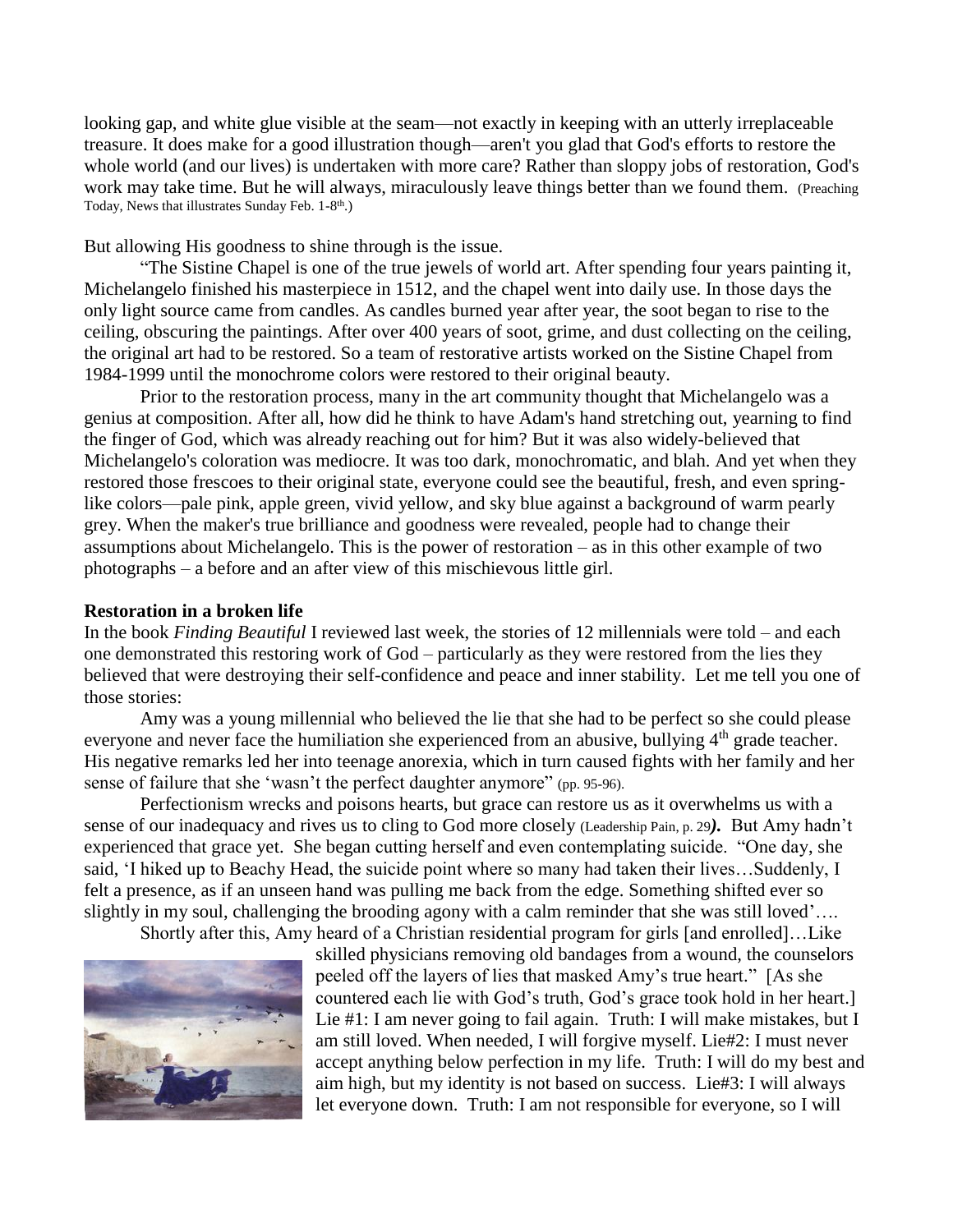make healthy boundaries and expectation that I can reasonably achieve. Lie#4: It would be better if I could just disappear. Truth: I am valuable and wonderfully made by God, and He has a plan for my life." What does her restoration look like in Amy's life today? She is free from eating disorders and depression and enjoys a healthy life as a childcare worker." Here she is dancing below the suicide location at Beachy Head where she almost took her own life.( (Rebecca Friedlander, Finding Beautiful, Baker Books, 2019, pp. 96-100).

As in the problem of Michelangelo's Sistine chapel painting, for many us over the years the soot, grime, and dust of daily life have obscured our vision of God's goodness. God's character seems blah, mediocre, and maybe even dark. We no longer feel and deeply believe that through Christ we have a good Father. In addition, the negative words and behavior of others towards us and the lies we believe because of that adds to our grime and distorted image. God's beautiful work in creating us is marred. But through the Word of God, the Spirit's presence, and the love of other Christians, God begins a work of restoration so we can see the true colors of his brilliant goodness" and believe we can reflect that beauty.

Marti just brought back for me this paua shell from New Zealand. I think it's an example of the transformation that restoration does in our lives. The paua are only found in New Zealand and they are an alabone which attaches itself to the rocks all along the coasts. They are covered with barnacles and encrustations but when they are harvested, people dig out the meaty flesh inside (like what's inside an oyster) and then apply sandpaper and various cleaning chemicals till the inside shell gleams with these iridescent colors. Isn't it beautiful? It's like what God wants to do with each of us. Like the paua shell, Amy is being transformed to reflect the beauty God put in her originally.



Can you see how restoration is related to shalom? God understands our reasons for brokenness or a feeling of weariness or being "drained", but He wants to bring us

back to full strength and refreshment. Still, it is not a one-time occurrence. Notice how "the verb restores indicates an ongoing continuous action." (Alfred. Idem). This tells us that God is also in the business not only of restoring but of preserving and maintaining that shalom. I find this incredibly encouraging. Restoration when our original beauty created as a child of God is marred and we are weary and need to be refreshed in His presence – feeding in green pastures, lying down beside still waters.

## **Restoration After Battle**

But, there is a second key text on restoration that connects restoration to shalom from a different perspective. This is I Peter 5:10. The context is in v. 8-9: *Stay alert! Watch out for your great enemy, the devil. He prowls around like a roaring lion, looking for someone to devour. Stand firm against him, and be strong in your faith. Remember that your family of believers[\[a\]](https://www.biblegateway.com/passage/?search=I+Peter+5%3A+9-11&version=NLT#fen-NLT-30435a) all over the world is going through the same kind of suffering you ar*e. Here the context is spiritual warfare. We are not in a neutral universe, beloved, and all the suffering and sickness, catastrophes and lies in our minds are coming from an intelligent enemy whose purpose is "*to steal, kill and destroy"( Jn.10:10)* all God's people and God's kingdom agenda. In that fight, if we believe Satan's lies, we can get weary and drained and worn down – which is Satan's agenda according to Daniel 7:25. The word for "wear down" there is also translated "oppress." In the constant battle with the evil one we can become discouraged, weak and vulnerable to defeat and me-centeredness – focusing all our energies on the battles we face and our circumstantial plight.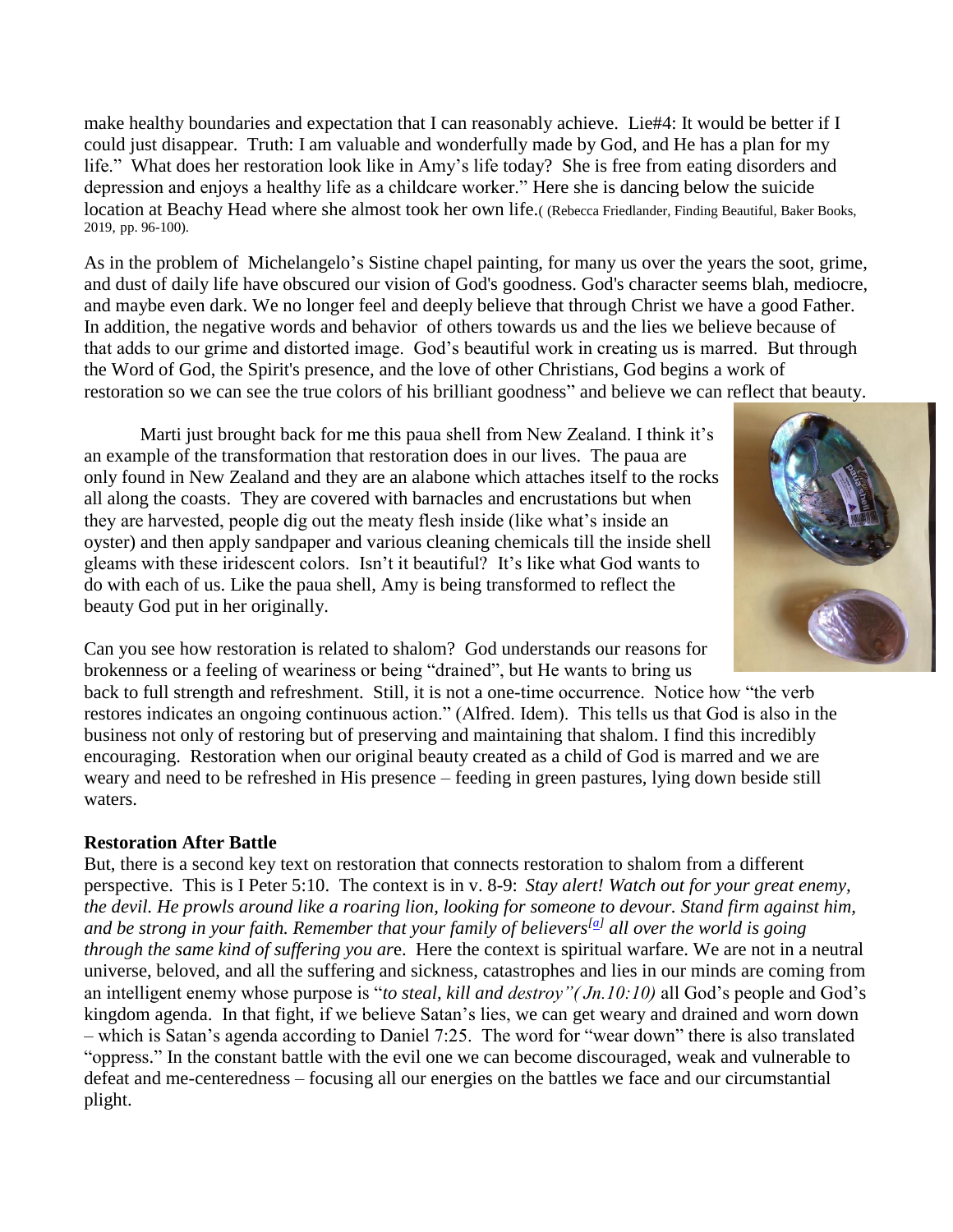But God doesn't leave us here to fight his battles alone. Listen to the promise in v.  $10+11$ :  $^{10}$  *In his kindness God called you to share in his eternal glory by means of Christ Jesus. So after you have suffered a little while, he will restore, support, and strengthen you, and he will place you on a firm foundation. <sup>11</sup> All power to him forever! Amen.* As God restores us to shalom, when we have been fighting battles against the evil one, God gives a sense of well-being and wholeness through His support, His strength and His power. What a wonderful promise this is!!!

This passage is particularly important because the Apostle Peter lived that message. He felt the attack of Satan when he denied Jesus and had to deal with the extraordinary weight of shame as a fallen apostle. Jesus called Satan an accuser of the brethren and so I'm sure Satan tried to destroy Peter through those shameful memories and accusations hour after endless hour. I'm sure he thought "I'm useless; I failed Jesus and all the other disciples. I should just disappear and go back to my old life."

But Peter also experienced the restoration from Jesus first hand. In the book I'm reviewing this week, *Leadership Pain*, the author Dr. Sam Chand has the best description of that encounter I've heard. He says: The story is "one of the most poignant conversation in the Bible which occurred a short time after Christ's resurrection. Peter and some others had gone fishing. By early morning they hadn't caught a single fish. A man on the beach called to them to lower their nets again, and they hauled in a huge catch of big fish. Instantly, Peter knew it was Jesus on the shore. He jumped in and swam to him.

Jesus had prepared breakfast for them. In his account John makes the point that Jesus was cooking fish over a charcoal fire. As Peter approached, the smell of the fire reminded him of the night of the arrest, the moment of his greatest sin, his deepest shame and his betrayal of the one to whom he had professed complete loyalty. Then Jesus asked him three times, "Do you love me?" The question must have stabbed Peter's heart like a dull knife. The smell of the charcoal fire and now the words forced him to confront the deepest darkness in his life.

But Jesus wasn't being cruel; he was being thorough, kind and gracious. He knew that restoration could only happen with complete honesty. This painful and tender moment was the turning point in Peter's life. After that, he was no longer just talk. When he spoke about the wonder of God's forgiveness, he was speaking from experience. When he talked about the privilege of serving Jesus, it came from the depths of a forgiven, restored, thankful heart." (Sam Chand, Leadership Pain, Thomas Nelson, 2015, p. 179)

The Psalmist prayed: *Search me oh God and know my heart; test me and know my anxious thoughts.*  <sup>24</sup>*Point out anything in me that offends you, and lead me along the path of everlasting life*. Ps. 139:23-24. This is a graphic description of the issues that lead to our brokenness – our lies, our anxious thoughts, what we say or do which offends God, and why we need His intervention. But Jesus also leads us beside still waters and in green pastures (Ps. 23) and restores our soul. Jesus is also the One who *restores us, and makes us strong, firm and stedfast when we have been assaulted by the evil one..1 Pet. 5:10. N*ow, beloved are these texts true in our experience? This is my hope and prayer for all of us. Walking along God in restoration is the path of everlasting life and the key to our shalom*.* May He do that healing work in each of us this day. For His sake–and ours. Amen.

Dr. M.L. Codman-Wilson 8/4/19

I pray our song of response, I Offer My Life, will be truly our response to this restoring work of God: "All that I am, all that I have, I lay them down before You, O Lord.

All my regrets, all my acclaim, the joy and the pain, I'm making them Yours.

Refrain: Lord, I offer my life to You , everything I've been through, use it for your glory.